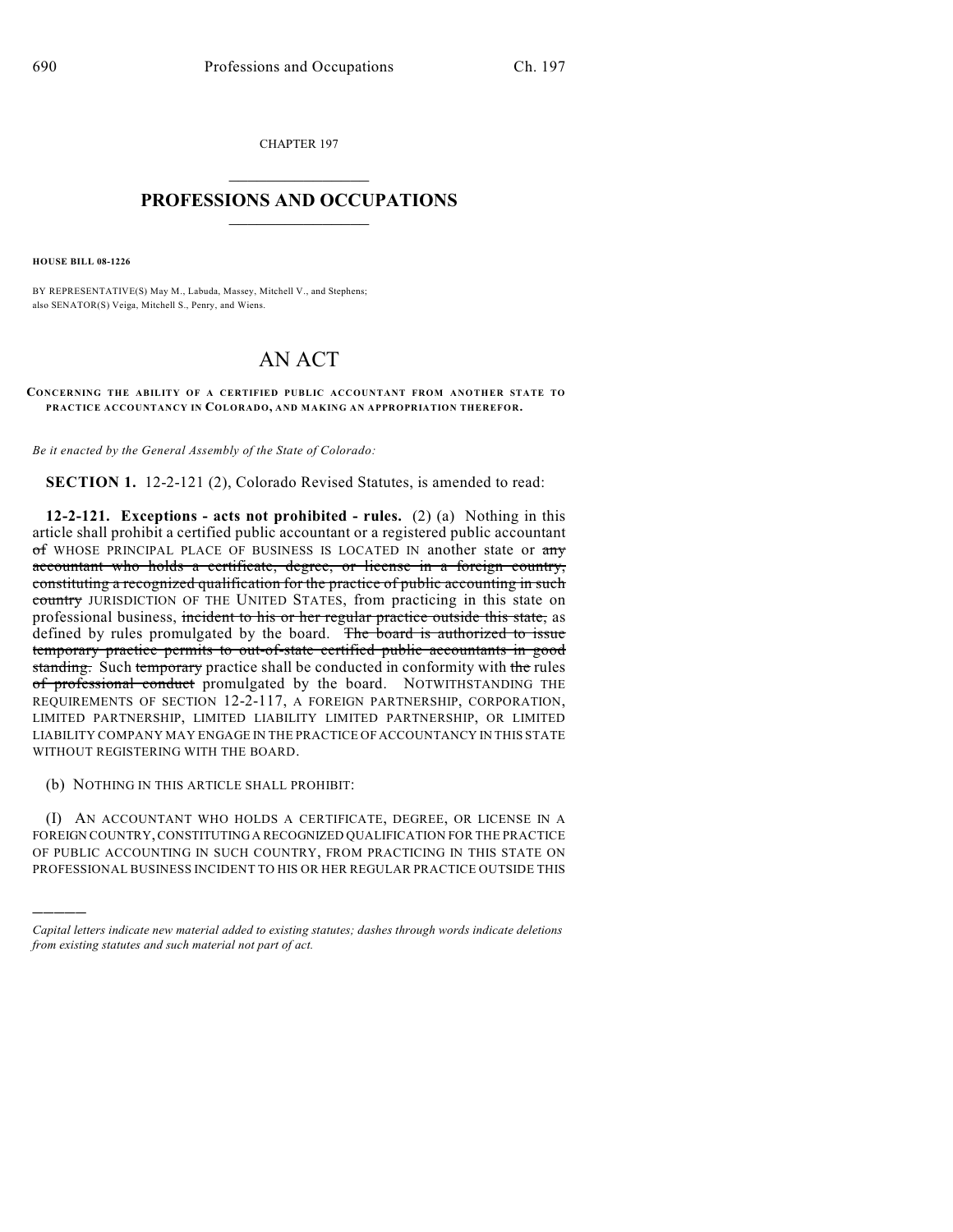STATE, AS DEFINED BY THE BOARD. SUCH PRACTICE SHALL BE CONDUCTED IN CONFORMITY WITH RULES PROMULGATED BY THE BOARD.

(II) A CERTIFIED PUBLIC ACCOUNTANT FROM ANOTHER STATE OR JURISDICTION OF THE UNITED STATES WHO IS PRACTICING IN THIS STATE PURSUANT TO THIS SUBSECTION (2) FROM USING THE TITLE "CERTIFIED PUBLIC ACCOUNTANT" OR THE ABBREVIATION "C.P.A.", OR ANY OTHER TITLE, DESIGNATION, WORDS, LETTERS, ABBREVIATION, SIGN, CARD, OR DEVICE TENDING TO INDICATE THAT THE PERSON IS A CERTIFIED PUBLIC ACCOUNTANT; OR

(III) A FOREIGN PARTNERSHIP, CORPORATION, LIMITED PARTNERSHIP, LIMITED LIABILITY LIMITED PARTNERSHIP, OR LIMITED LIABILITY COMPANY THAT IS PRACTICING IN THIS STATE PURSUANT TO THIS SUBSECTION (2) FROM USING THE TITLE OR DESIGNATION "CERTIFIED PUBLIC ACCOUNTANTS" OR THE ABBREVIATION "C.P.A.S", OR ANY OTHER TITLE, DESIGNATION, WORDS, LETTERS, ABBREVIATION, SIGN, CARD, OR DEVICE TENDING TO INDICATE THAT THE PARTNERSHIP, CORPORATION, OR LIMITED LIABILITY COMPANY IS COMPOSED OF CERTIFIED PUBLIC ACCOUNTANTS.

(c) A CERTIFIED PUBLIC ACCOUNTANT FROM ANOTHER STATE OR JURISDICTION OF THE UNITED STATES WHO IS PRACTICING IN THIS STATE PURSUANT TO THIS SUBSECTION (2) AND THE FIRM THAT EMPLOYS THE CERTIFIED PUBLIC ACCOUNTANT SIMULTANEOUSLY CONSENT, AS A CONDITION OF PRACTICING IN THIS STATE:

(I) TO BE SUBJECT TO THE JURISDICTION OF AND DISCIPLINARY AUTHORITY OF THE BOARD;

(II) TO COMPLY WITH THE REQUIREMENTS OF THIS SUBSECTION (2) AND RULES PROMULGATED BY THE BOARD PURSUANT TO THIS SUBSECTION (2);

(III) THAT IF THE CERTIFIED PUBLIC ACCOUNTANT'S CERTIFICATE, LICENSE, OR REGISTRATION ISSUED BY THE STATE IN WHICH THE CERTIFIED PUBLIC ACCOUNTANT'S PRINCIPAL PLACE OF BUSINESS IS LOCATED IS NO LONGER VALID, THE CERTIFIED PUBLIC ACCOUNTANT WILL CEASE TO OFFER OR RENDER PROFESSIONAL SERVICES IN THIS STATE, EITHER INDIVIDUALLY OR ON BEHALF OF A FIRM; AND

(IV) TO APPOINT THE STATE BOARD OR ENTITY THAT ISSUED A CERTIFICATE, LICENSE, OR REGISTRATION TO THE CERTIFIED PUBLIC ACCOUNTANT AS THE AGENT FOR SERVICE OF PROCESS IN ANY ACTION OR PROCEEDING BROUGHT BY THE BOARD AGAINST THE CERTIFIED PUBLIC ACCOUNTANT.

(d) THE BOARD MAY RECOVER ITS REASONABLE COSTS INCURRED AS PART OF ITS INVESTIGATIVE, ADMINISTRATIVE, AND DISCIPLINARY PROCEEDINGS AGAINST A CERTIFIED PUBLIC ACCOUNTANT FROM ANOTHER STATE OR JURISDICTION OF THE UNITED STATES OR FROM A FOREIGN COUNTRY IF THE BOARD:

(I) ENTERS A FINAL ORDER AGAINST THE CERTIFIED PUBLIC ACCOUNTANT, FINDING THAT THE CERTIFIED PUBLIC ACCOUNTANT VIOLATED A PROVISION OF THIS ARTICLE, A RULE ADOPTED BY THE BOARD, OR AN ORDER OF THE BOARD WITH WHICH THE CERTIFIED PUBLIC ACCOUNTANT IS OBLIGATED TO COMPLY AND THE BOARD HAS THE AUTHORITY TO ENFORCE; OR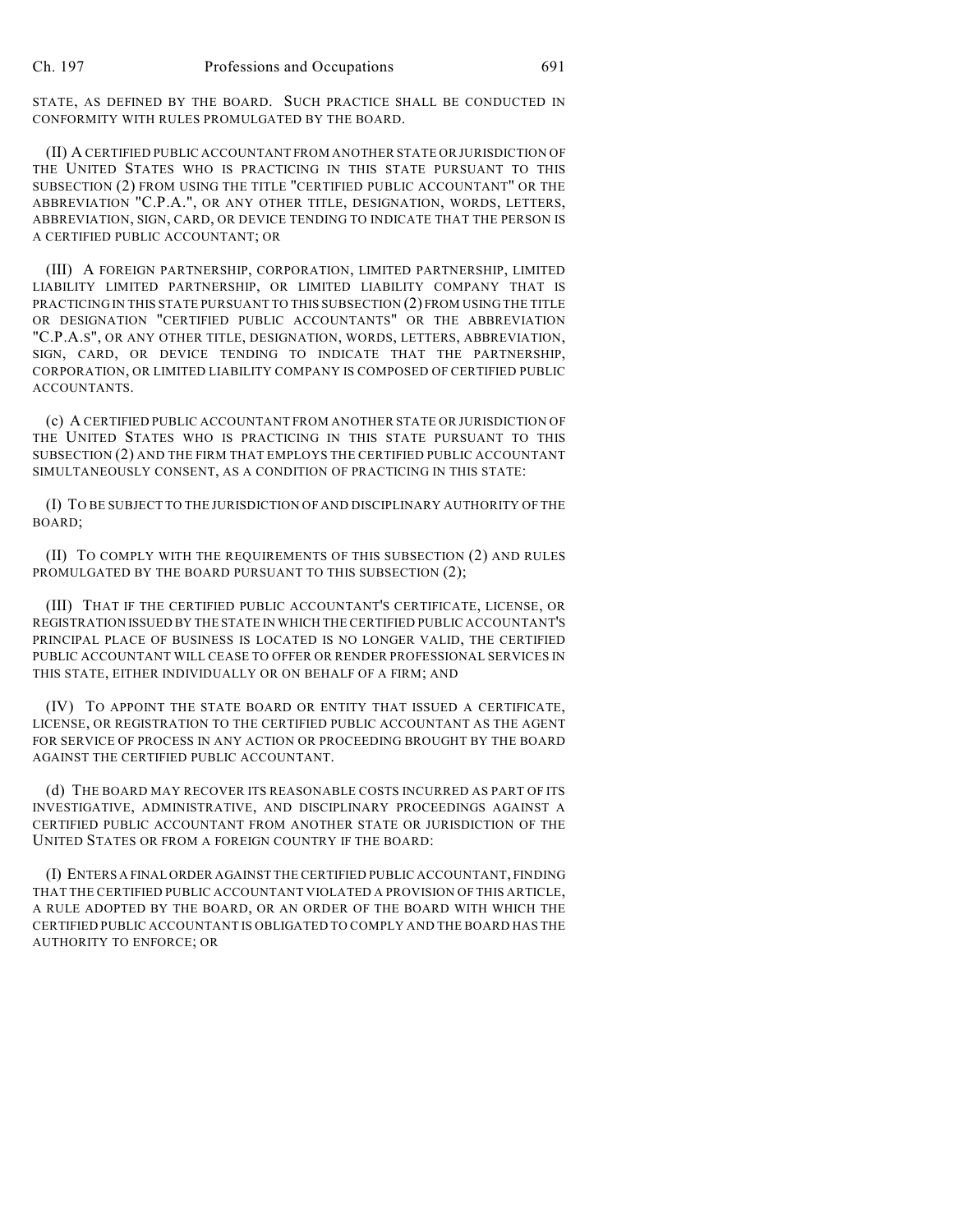(II) ENTERS INTO A CONSENT OR SETTLEMENT AGREEMENT IN WHICH THE BOARD FINDS, OR THE CERTIFIED PUBLIC ACCOUNTANT ADMITS OR DOES NOT CONTEST, THAT HE OR SHE VIOLATED A PROVISION OF THIS ARTICLE, A RULE ADOPTED BY THE BOARD, OR AN ORDER OF THE BOARD WITH WHICH THE CERTIFIED PUBLIC ACCOUNTANT IS OBLIGATED TO COMPLY AND THE BOARD HAS THE AUTHORITY TO ENFORCE.

**SECTION 2.** 12-2-104 (1) (j), Colorado Revised Statutes, is amended to read:

**12-2-104. Powers and duties of board.** (1) The board has the power and duty to:

(i) Keep a record of all certificates,  $\frac{permits}{S}$ , suspensions, and revocations and of its own proceedings;

**SECTION 3.** 12-2-106, Colorado Revised Statutes, is amended BY THE ADDITION OF A NEW SUBSECTION to read:

**12-2-106. Fees.** (5) NOTHING IN THIS SECTION SHALL BE CONSTRUED TO AUTHORIZE THE BOARD TO IMPOSE ANY NOTICE, FEE, OR OTHER SUBMISSION REQUIREMENT ON A CERTIFIED PUBLIC ACCOUNTANT OR REGISTERED PUBLIC ACCOUNTANT FROM ANOTHER STATE OR A FOREIGN PARTNERSHIP, CORPORATION, LIMITED PARTNERSHIP, LIMITED LIABILITY LIMITED PARTNERSHIP, OR LIMITED LIABILITY COMPANY, THAT IS PRACTICING ACCOUNTANCY IN THIS STATE PURSUANT TO SECTION 12-2-121 (2).

**SECTION 4.** 12-2-115, Colorado Revised Statutes, is amended to read:

**12-2-115. Use of the title "certified public accountant".** (1) Any person who has received from the board and holds an active certificate of certified public accountant shall be styled and known as a certified public accountant and may also use the abbreviation "C.P.A." No other person shall assume or use the title certified public accountant or the abbreviation "C.P.A." or any other word, words, letters, or figures to indicate that the person using the same is a certified public accountant, except as provided in section 12-2-115.5 SECTION 12-2-115.5 OR 12-2-121 (2). The terms "chartered accountant" and "certified accountant" and the abbreviation "C.A." are specifically prohibited to such other persons as being misleading to the public.

(2) ANY PERSON AUTHORIZED TO USE THE TITLE "CERTIFIED PUBLIC ACCOUNTANT" OR THE ABBREVIATION "C.P.A." SHALL PROVIDE TO ANY CLIENT RESIDING IN OR HEADQUARTERED IN COLORADO, DURING THE COURSE OF AN ENGAGEMENT, AN ADDRESS AND TELEPHONE NUMBER FOR THE CERTIFIED PUBLIC ACCOUNTANT'S FIRM OR, IN THE CASE OF A SOLE PRACTITIONER, THE ADDRESS AND TELEPHONE NUMBER OF THE SOLE PRACTITIONER.

**SECTION 5.** The introductory portion to 12-2-117 (1), Colorado Revised Statutes, is amended to read:

**12-2-117. Partnerships, professional corporations, and limited liability companies composed of certified public accountants - registration thereof definitions.** (1) EXCEPT AS PROVIDED IN SECTION 12-2-121 (2), a partnership,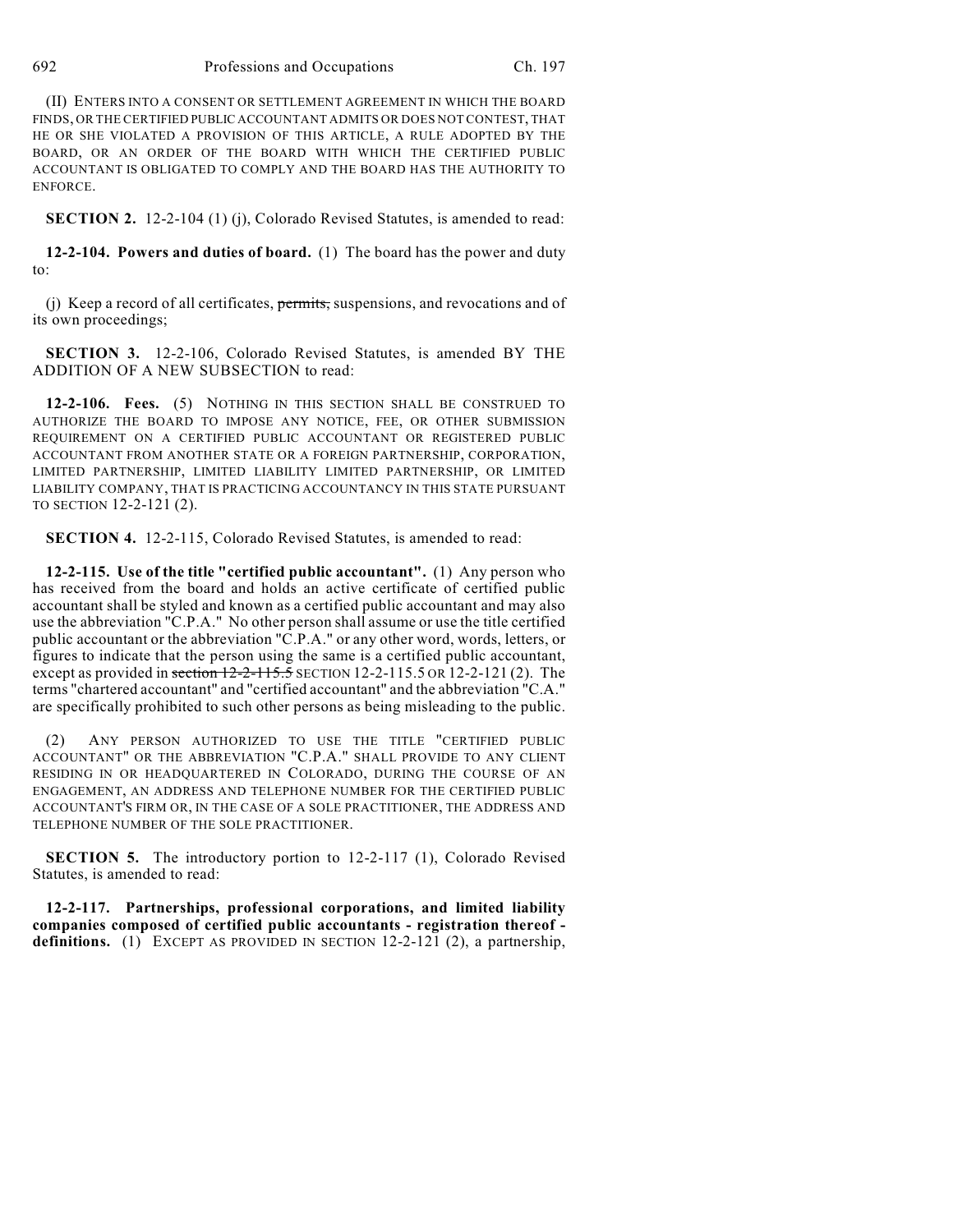professional corporation, or limited liability company engaged in this state in the practice of public accounting as certified public accountants shall register once every three years with the board as a partnership, professional corporation, or limited liability company of certified public accountants and must meet the following requirements; and, as used in this article, "partnership" includes a registered limited partnership, limited liability partnership, and limited liability limited partnership, and a foreign limited partnership, FOREIGN limited liability partnership, and FOREIGN limited liability limited partnership:

**SECTION 6.** 12-2-120 (1), (2), and (5), Colorado Revised Statutes, are amended to read:

**12-2-120. Unlawful acts.** (1) EXCEPT AS PROVIDED IN SECTION 12-2-121 (2), no person shall assume or use the title or designation "certified public accountant" or the abbreviation "C.P.A.", or any other title, designation, words, letters, abbreviation, sign, card, or device tending to indicate that such person is a certified public accountant unless such person holds an active certificate as a certified public accountant under section  $12-\overline{2}-108$ ,  $12-\overline{2}-109$ , or  $12-\overline{2}-113$ , or a prior law of this state.

(2) EXCEPT AS PROVIDED IN SECTION 12-2-121 (2), no partnership, professional corporation, or limited liability company shall assume or use the title or designation "certified public accountants" or the abbreviation "C.P.A.s", or any other title, designation, words, letters, abbreviation, sign, card, or device tending to indicate that such partnership, professional corporation, or limited liability company is composed of certified public accountants unless such partnership, professional corporation, or limited liability company is registered as a partnership, professional corporation, or limited liability company of certified public accountants under section 12-2-117.

(5) Except as provided in sections 12-2-115, and 12-2-117 (2) (b), AND 12-2-121 (2), no person, partnership, professional corporation, or limited liability company shall assume or use any title or designation using the word "certified", "registered", "chartered", "enrolled", "licensed", "independent", or "approved" in conjunction with the word accountant or auditor or any abbreviation thereof or any title, designation, or abbreviation likely to be confused with "certified public accountant" or the abbreviation "C.P.A."

**SECTION 7.** 12-2-120 (6) (a), Colorado Revised Statutes, is amended BY THE ADDITION OF A NEW SUBPARAGRAPH to read:

**12-2-120. Unlawful acts.** (6) (a) (III) THE REQUIREMENT IN SUBPARAGRAPH (II) OF THIS PARAGRAPH (a) THAT A PERSON, PARTNERSHIP, PROFESSIONAL CORPORATION, OR LIMITED LIABILITY COMPANY HAVE AN ACTIVE CERTIFICATE OF CERTIFIED PUBLIC ACCOUNTANT OR A VALID REGISTRATION ISSUED BY THE BOARD SHALL NOT APPLY TO A CERTIFIED PUBLIC ACCOUNTANT FROM ANOTHER STATE OR A FOREIGN PARTNERSHIP, PROFESSIONAL CORPORATION, OR LIMITED LIABILITY COMPANY PRACTICING ACCOUNTANCY IN THIS STATE PURSUANT TO SECTION 12-2-121 (2).

**SECTION 8. Appropriation.** (1) In addition to any other appropriation, there